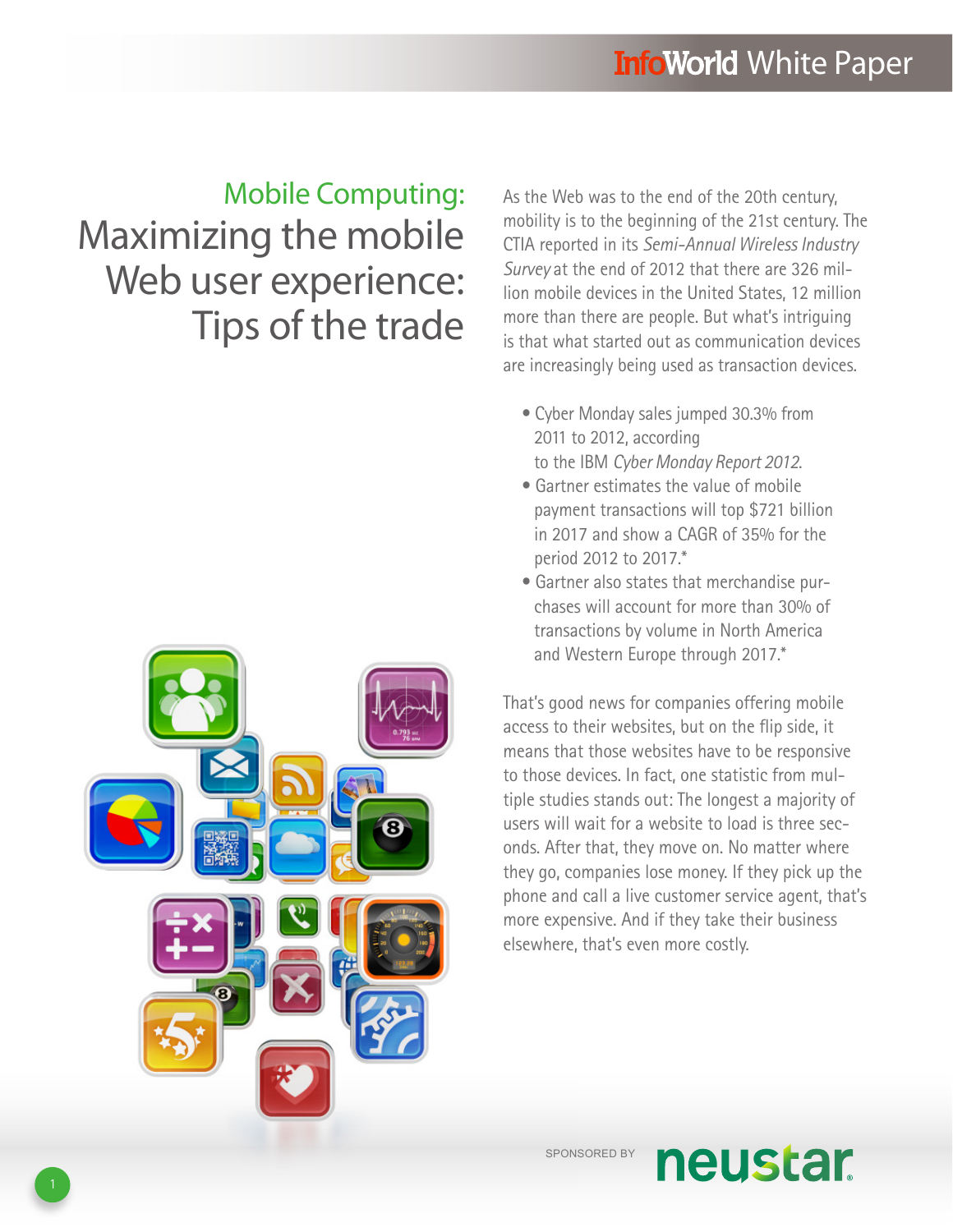### **InfoWorld White Paper**

There is a significant link between customer expectations, a corporate brand, and website performance. Customers don't care why websites don't work. They've become accustomed to faster networks and quicker response time. They think they can click to a new website as quickly as they click to a new television channel. People expect the same performance outcome no matter what day of the year, time of the day, day of the week—and no matter the device. "Customers are far less tolerable of delays than they used to be," says Joe Loveless, Web performance market manager for Neustar. "Customers may not abandon the transaction, but they will be open to using a competitive site. This is an issue of performance theft: What robs a website of performance, steals from the bottom line."

The inescapable conclusion: The customer's mobile website user experience equates strongly to customer engagement and customer intimacy. Companies need to monitor their mobile website both in test and real-world conditions to ensure performance and response time.

Without knowing what kind of response time their website provides, companies are woefully unaware of the user experience their customers—and more important, their prospects—receive. That's why it's so important for companies in specific industries to monitor website performance, and to understand five best practices for improving performance. Without this monitoring and remediation, there is a cascading effect of negative events. First, customer experience suffers. Then customer engagement decreases. Then brand reputation diminishes. Finally, revenue drops. Fortunately, it's easy to keep this vicious cycle from even starting.

#### **Key Industries for Mobile Website Monitoring**

Maintaining website performance is critical to any organization in today's digital world, but even more crucial to three trendsetting industries in the mobile movement. Customers with mobile devices rely on these industries for accurate information, updates, and performance. By understanding the key scenarios and challenges these industries face, CIOs in other industries can extrapolate for their own benefit.

**Retail Scenario #1.** Mobile devices are being used more frequently, whether at home or "on the go" to access retailing websites . So it's important that customers and prospects accessing retailer websites enjoy a user experience that's fast and efficient. Otherwise, companies can lose potential customers they never knew they had a chance at.

**Retail Scenario #2.** Ensuring Web performance is not limited to applications on customers' mobile devices. Customers may rely on salespeople to access inventory or pricing information; that means that applications accessed by employees must also be tested for per-

formance. Otherwise, an impatient customer may just walk away. Stores that have kiosks must test those applications as well.

**E-Commerce Scenario #1.** Another on-the-go scenario applies to the travel and hospitality industry. Airlines and hotels need to deliver flight or reservation changes quickly and accurately, and then maintain robust website performance when the customers access reservations to switch flights or rooms. Because travelers with mobile apps are more likely to be business travelers or members of a customer-loyalty program, it's doubly important to serve them quickly.

**E-Commerce Scenario #2.** The more traditional e-commerce scenario—customers making online purchases—must also take place without errors or concerns. A robust website responding smoothly and sending out email confirmations quickly helps make customers more secure.

**Financial Services Scenario #1.** If there's one thing customers are finicky about, it's accessing their bank account information. Whether they're checking their balance to see if they can write a check safely or determining whether a check has already cleared, they want accurate information quickly—regardless of their location.

 $\ddot{=}$ 

**Financial Services Scenario #2.** Everything previously noted about online purchases is doubly important with stock trades, which are frequently time-sensitive and involve large sums of money. Companies must be able to provide reliable access regardless of day, hour, or month to guard against unpredictable events.

### **Five Best Practices for Better Mobile Web Performance**

So what can companies do to ensure that they avoid these issues and improve customer satisfaction? How can they guarantee that their customers' user experiences are satisfying rather than frustrating? There are five key practices enterprises can adopt to develop a sense of what their customers will experience—before it's too late.

**1. Monitor synthetic conditions.** This involves monitoring under tightly controlled conditions in order to determine whether mobile applications perform optimally over a network. These procedures can be highly granular charting metrics such as time to first byte, time to first full load, average load time, and total load time. They should track any issues relating to document objects, Flash-based graphics, or Java scripts.

**2. Monitor real-world conditions**. Once companies have observed simulated conditions, it's time to monitor the website using the In-

2